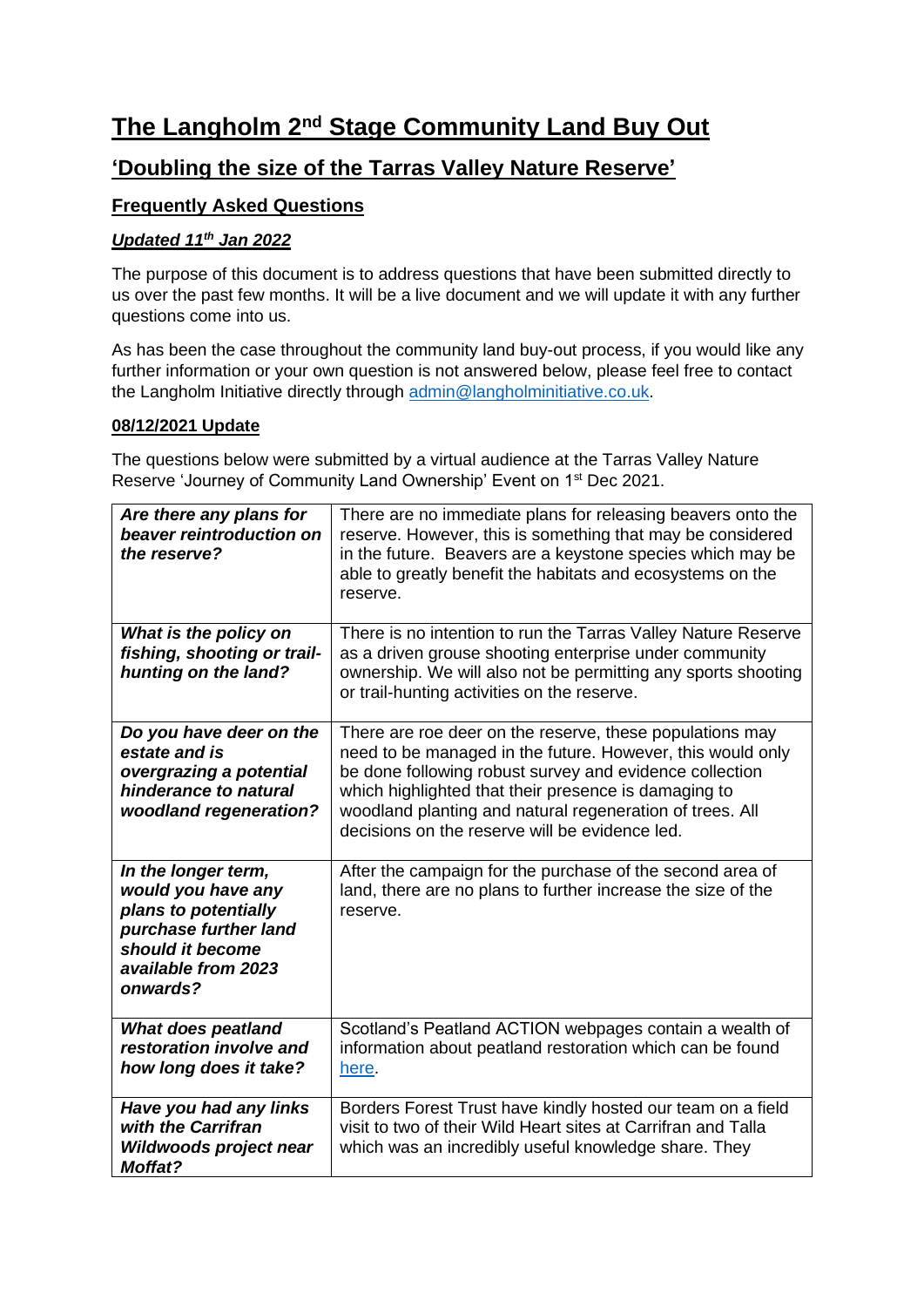|                                                                                                                                                  | continue to be a valued partner and we're keen to continue<br>learning from their experience.                                                                                                                                                                                                                                                                                                                                                   |
|--------------------------------------------------------------------------------------------------------------------------------------------------|-------------------------------------------------------------------------------------------------------------------------------------------------------------------------------------------------------------------------------------------------------------------------------------------------------------------------------------------------------------------------------------------------------------------------------------------------|
| How was the land being<br>used before and what<br>threat was it under if you<br>hadn't bought it?<br>(Question refers to first<br>purchase area) | The 5,200 acres of land which has now been purchased by<br>the community has previously been used for Driven Grouse<br>Shooting. Most recently it had been used for the Langholm<br>Moor Demonstration project which aimed to re-establish the<br>site as a Driven Grouse moor. This project ran from 2008-<br>2018.                                                                                                                            |
|                                                                                                                                                  | The main threat was that the community would likely have<br>very little say in its future or how it was managed if the buy-<br>out had not been successful. We are seeing considerable<br>area's of land being bought in the South of Scotland for the<br>purpose of commercial forestry. That use on most of this site<br>is not supported by the community. A secondary worry in the<br>community was for purchase for the use as a windfarm. |
|                                                                                                                                                  | By owning this land, the community can now manage the<br>land to aid community regeneration, supporting the fight<br>against climate change and aiding large scale recovery of<br>nature.                                                                                                                                                                                                                                                       |
| Are the big nature<br>organisations, such as<br><b>RSPB and Woodland</b><br>Trust, helping to raise<br>the funds for the new<br>purchase?        | We are working with a wide range of organisations such as<br>the Woodland Trust, John Muir Trust and RSPB. We have a<br>big focus on partnerships and recognise to achieve such<br>ambitious goals under community ownership that we cannot<br>work alone.                                                                                                                                                                                      |
| Is there any scope for<br>community led housing?                                                                                                 | Community led housing can take many different forms from<br>renting out properties, developing new build or selling plots<br>with burdens.                                                                                                                                                                                                                                                                                                      |
|                                                                                                                                                  | At the moment we own 6 properties, 4 of which are tenanted<br>and we are looking at the options for the 2 empty properties.                                                                                                                                                                                                                                                                                                                     |
|                                                                                                                                                  | We are currently working with South of Scotland Community<br>Housing to undertake a Housing Needs and Demand survey<br>in the community to help us build up a picture of what<br>housing needs there are and whether we can do anything to<br>address them.                                                                                                                                                                                     |

## **21/10/2021 FAQ's**

| Question                                                                               | Answer                                                                                                                                                                                                                                                                                                    |
|----------------------------------------------------------------------------------------|-----------------------------------------------------------------------------------------------------------------------------------------------------------------------------------------------------------------------------------------------------------------------------------------------------------|
| <b>Why the Tarras Valley</b><br><b>Nature Reserve and not</b><br><b>Langholm Moor?</b> | Langholm Moor covers a much wider area than the area in<br>community ownership. It is important that we are clear on<br>what is owned by the community and there was a concern<br>that an assumption would be made that the entirety of<br>Langholm Moor was being managed as part of the new<br>reserve. |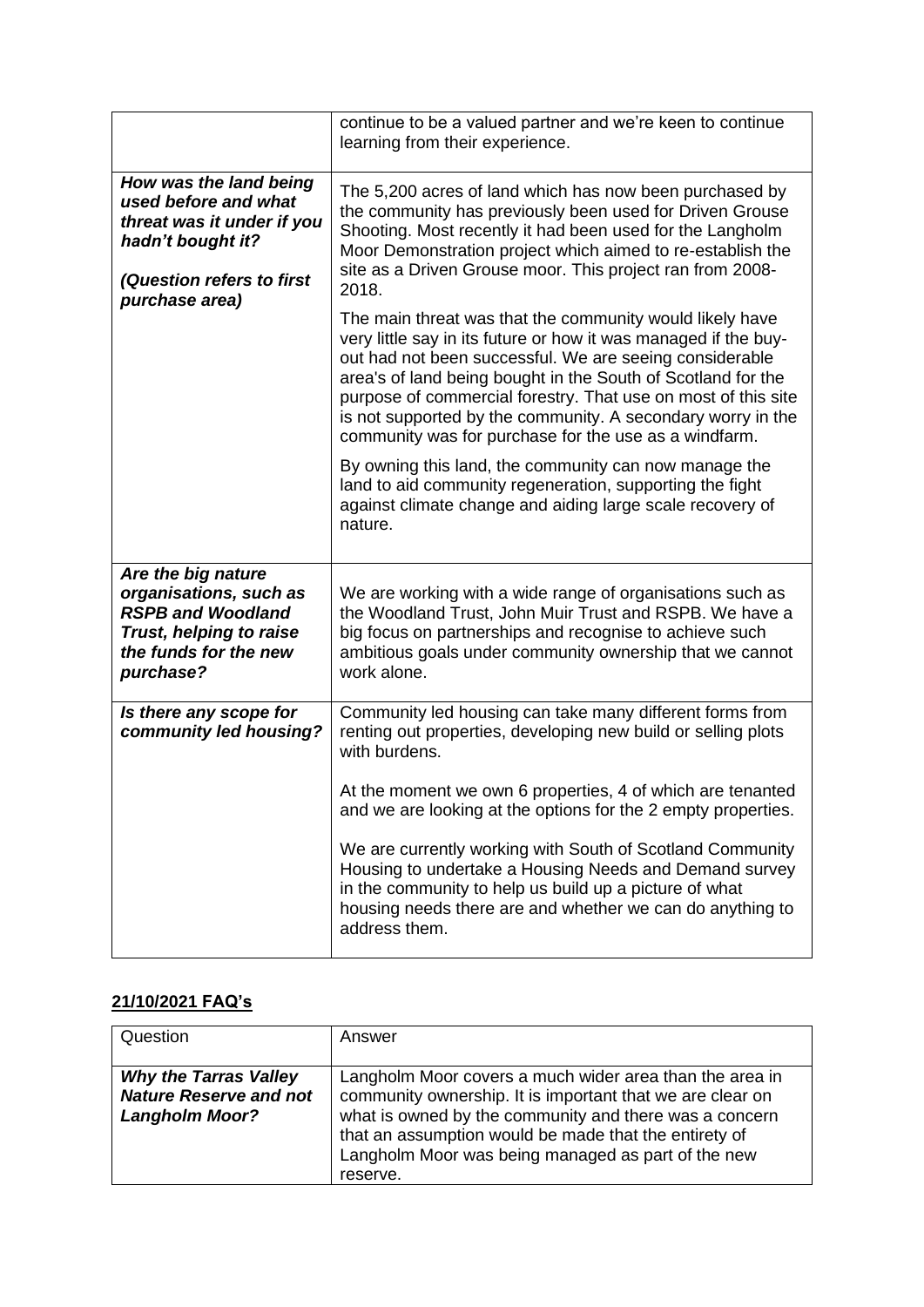|                                                                                                                   | If the second stage purchase is successful the new reserve<br>will include the catchment of the River Tarras which flows<br>North to South through the heart of the reserve.<br>It was also important to reflect that the reserve includes                                                                                                                                                                                                                                                                                                 |
|-------------------------------------------------------------------------------------------------------------------|--------------------------------------------------------------------------------------------------------------------------------------------------------------------------------------------------------------------------------------------------------------------------------------------------------------------------------------------------------------------------------------------------------------------------------------------------------------------------------------------------------------------------------------------|
|                                                                                                                   | habitats other than moorland such as ancient woodland, river<br>valley, peatlands and meadows.                                                                                                                                                                                                                                                                                                                                                                                                                                             |
| What is likely to happen<br>to this land if the<br>community don't buy it?                                        | If the community does not achieve its aspiration to purchase<br>this area, it is likely that the land will be sold on the open<br>market.                                                                                                                                                                                                                                                                                                                                                                                                  |
|                                                                                                                   | Over the past two years since the original valuation was<br>carried out land prices have increased greatly. This is much<br>to do with the increasing value on carbon on land. If we are<br>unable to raise the funds and the property goes on the open<br>market it is likely that it will push this land beyond community<br>reach. We will have very little or no say in the future of this<br>land. This may limit our plans for achieving landscape scale<br>nature recovery and playing a key role in regenerating our<br>community. |
|                                                                                                                   | If we are unsuccessful the most likely purchaser is a private<br>investment company (or similar organisation). There is<br>currently a high level or corporate land banking happening in<br>the area for commercial forestry and wind farms.                                                                                                                                                                                                                                                                                               |
|                                                                                                                   | This opportunity to own the land is highly unlikely to happen<br>again so it's so important we do our best to secure it for the<br>benefit of the community into the future.                                                                                                                                                                                                                                                                                                                                                               |
| What happens to the<br>donations if you do not<br>meet your fundraising<br>target by the deadline of<br>May 2022? | In the event that we do not meet our target, we will withdraw from<br>the sale. Should we have to withdraw the Langholm Initiative will<br>offer a similar alternative proposal for the use of donations on the<br>land we already own. People that have donated will also have the<br>option of having donations returned.                                                                                                                                                                                                                |
| Why do you need more<br>land when you already<br>have 5,200 acres?                                                | The original aim was always to purchase the full 10,500<br>acres and this is what the original business plan was based<br>upon; so this is not something new.                                                                                                                                                                                                                                                                                                                                                                              |
|                                                                                                                   | We were unable to progress the purchase of this remaining<br>5,300 acres last time due to funding deadlines so this has<br>been held exclusively for our community until May 2022 to try<br>and raise the funds to buy it and complete the Tarras Valley<br>nature reserve.                                                                                                                                                                                                                                                                |
|                                                                                                                   | It's about finishing the job that we originally started in our last<br>campaign.                                                                                                                                                                                                                                                                                                                                                                                                                                                           |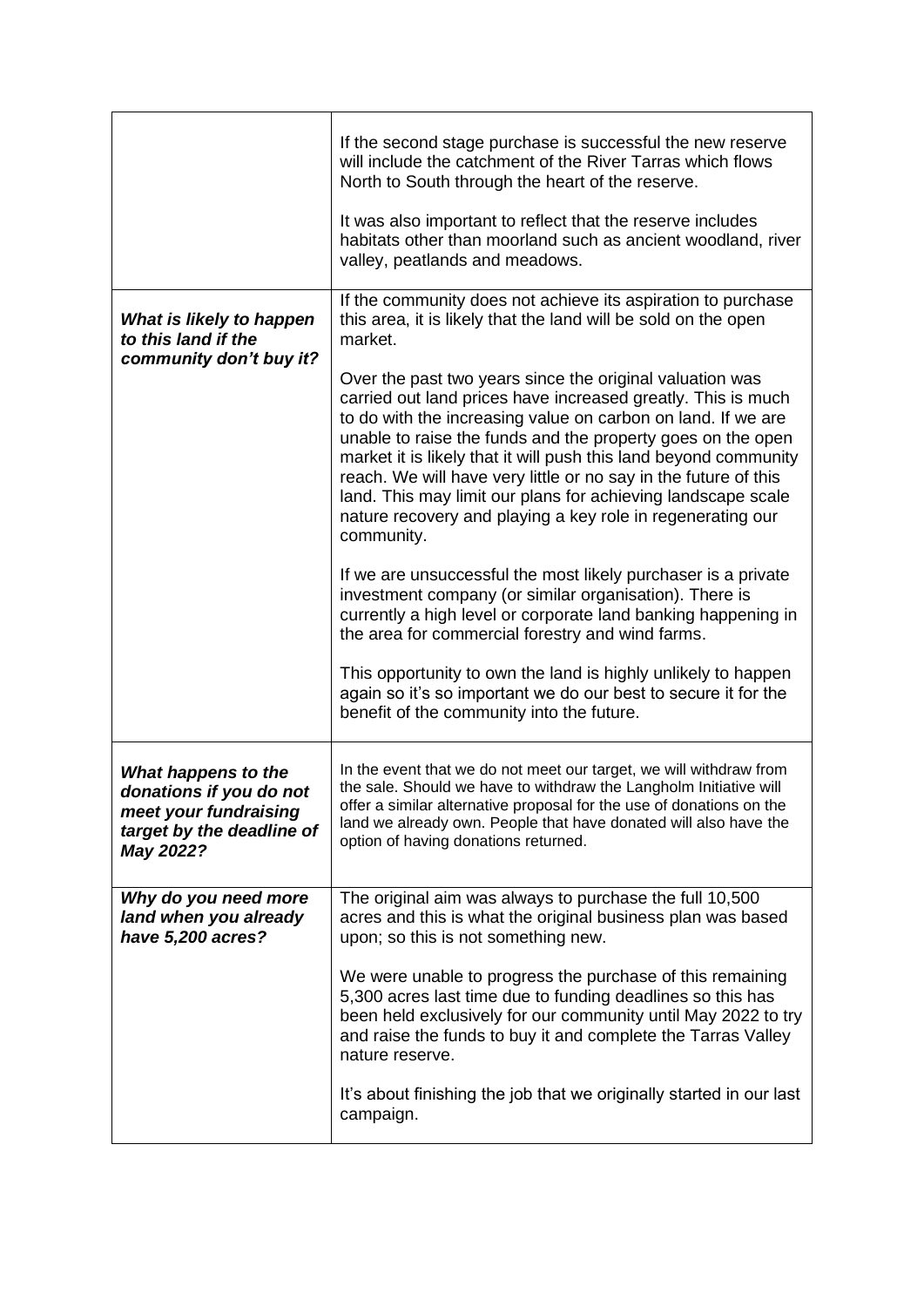|                                                                                                                                              | Achieving national nature reserve status, developing eco-<br>tourism, contributing to climate change through ecological<br>restoration will all have greater impact at a bigger scale.                                                                                                                                                                                                                                                                                                                                                                                                                                                                                                                                                                                                                            |
|----------------------------------------------------------------------------------------------------------------------------------------------|-------------------------------------------------------------------------------------------------------------------------------------------------------------------------------------------------------------------------------------------------------------------------------------------------------------------------------------------------------------------------------------------------------------------------------------------------------------------------------------------------------------------------------------------------------------------------------------------------------------------------------------------------------------------------------------------------------------------------------------------------------------------------------------------------------------------|
| Why didn't you buy it all<br>last time and why is<br>there a second stage<br>buy-out?                                                        | We wanted to purchase the full 10,500 acres first time round<br>but a number of our major grants were time limited so a<br>pragmatic decision was taken to proceed with the purchase<br>of the southern piece of land to ensure we secured those<br>grants.                                                                                                                                                                                                                                                                                                                                                                                                                                                                                                                                                       |
|                                                                                                                                              | However, when this decision was taken it was always on the<br>basis we would still look to fundraise for the purchase of the<br>northern piece in order to complete our aspirations.                                                                                                                                                                                                                                                                                                                                                                                                                                                                                                                                                                                                                              |
| Will this reserve ever go<br>back to grouse<br>shooting?                                                                                     | There is no intention to run the nature reserve as a driven<br>grouse shooting enterprise under community ownership.                                                                                                                                                                                                                                                                                                                                                                                                                                                                                                                                                                                                                                                                                              |
| The second buy-out area<br>is hefted with 750 sheep<br>as an upland sheep<br>farm, what will happen<br>to that under community<br>ownership? | This farm is part of the in-hand farming operation. We will<br>take on the farm as part of the community purchase. There is<br>currently great uncertainty over future agricultural subsidies<br>following the UK's withdrawal from the EU.<br>One of the objectives of the reserve will be to demonstrate<br>that high quality food production can be achieved sustainably<br>along with our ambitious environmental goals.<br>The method in which the farm is managed in future will firstly<br>be determined by choosing the best financially sustainable<br>option for the community in the long term which allows us to<br>achieve our objectives.                                                                                                                                                           |
| If I can already access<br>this land under 'right to<br>roam', what difference<br>does it make if who<br>owns it?                            | It is true that nothing would change with the right to roam,<br>regardless of who owns the land. However, the project<br>proposed by the LI covers a number of different objectives<br>that were produced through the various community<br>consultation activities. These include community<br>regeneration, combating climate change, wildlife<br>conservation and ecological restoration.<br>The goal of ownership here is to have control over the<br>management of the land to restore damaged peatland,<br>manage the regeneration of ancient woodlands along the<br>Tarras Valley, maintain open areas of moorland, increase<br>scrub habitat and undertake any further management to<br>protect ground nesting birds including Hen Harrier (for which<br>the site is also a Special Protection Area, SPA). |
| Doesn't a Site of Special<br><b>Scientific Interest (SSSI)</b>                                                                               | In short, the answer is no, SSSI designation does not mean<br>that you cannot do anything with the land. It means that there                                                                                                                                                                                                                                                                                                                                                                                                                                                                                                                                                                                                                                                                                      |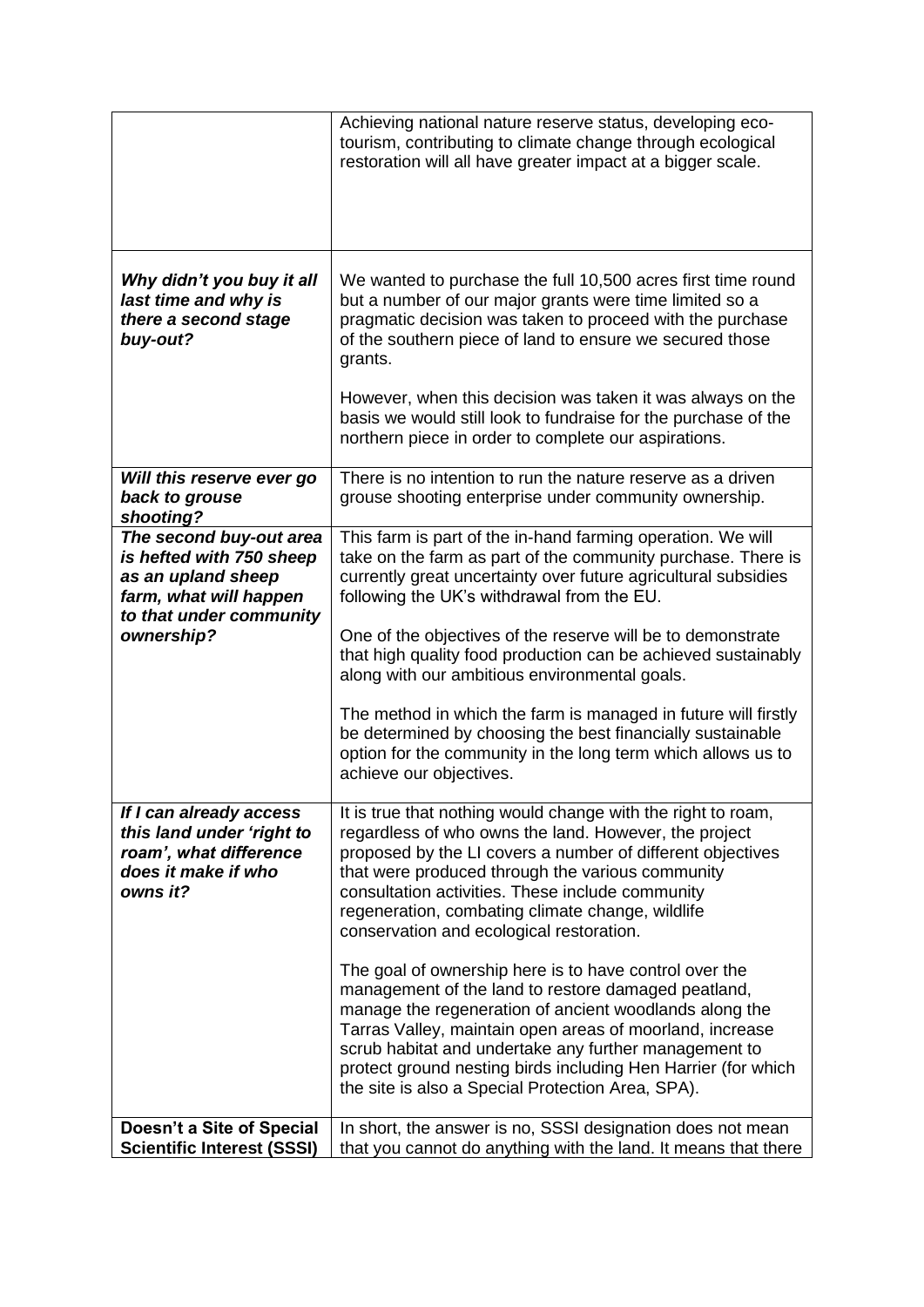| mean that you can't do<br>anything with the land?                                                                                                                                            | are restrictions on what can be done and how the land can<br>be managed.                                                                                                                                                                                                                                                                                                                                                                                                                                                                                                                                      |
|----------------------------------------------------------------------------------------------------------------------------------------------------------------------------------------------|---------------------------------------------------------------------------------------------------------------------------------------------------------------------------------------------------------------------------------------------------------------------------------------------------------------------------------------------------------------------------------------------------------------------------------------------------------------------------------------------------------------------------------------------------------------------------------------------------------------|
|                                                                                                                                                                                              | However, carefully planned infrastructure for access to the<br>land could be permitted and initial discussions with<br>NatureScot regarding this have taken place.                                                                                                                                                                                                                                                                                                                                                                                                                                            |
|                                                                                                                                                                                              | Existing buildings on the land such as derelict or disused<br>steadings could be developed as additional residential<br>housing, business units or holiday accommodation.                                                                                                                                                                                                                                                                                                                                                                                                                                     |
| Who owns the reserve<br>that's already been<br>bought?                                                                                                                                       | The legal owner is the Langholm Initiative which is manged<br>by the volunteer board. An executive committee has been<br>established (responsible to the board of Langholm Initiative)<br>to oversee the Tarras Valley Nature Reserve.                                                                                                                                                                                                                                                                                                                                                                        |
| Who would own the<br>additional section of the<br>reserve if the campaign<br>is successful?                                                                                                  | Community ownership requires a suitable vehicle to<br>undertake a community buyout and own the asset which the<br>Langholm Initiative as a Scottish Incorporated Charitable<br>Organisation (SCIO) is.                                                                                                                                                                                                                                                                                                                                                                                                        |
|                                                                                                                                                                                              | As is stated in the business plan the Langholm Initiative will<br>be the asset holding community organisation. This is the<br>same as for other community landowners across Scotland<br>and you can find a list of these on the Community Land<br>Scotland website:                                                                                                                                                                                                                                                                                                                                           |
|                                                                                                                                                                                              | https://www.communitylandscotland.org.uk/members                                                                                                                                                                                                                                                                                                                                                                                                                                                                                                                                                              |
| If I give £10 to the fund,<br>do I own a bit of the<br>reserve?                                                                                                                              | Firstly, thanks so much for your donation, it helped us get<br>over the line and bring this land into community ownership!                                                                                                                                                                                                                                                                                                                                                                                                                                                                                    |
|                                                                                                                                                                                              | Any contributor to the buyout was contributing to the<br>purchase of the moor by the Langholm Initiative who will<br>manage this land on behalf of the community.                                                                                                                                                                                                                                                                                                                                                                                                                                             |
|                                                                                                                                                                                              | Community ownership requires a suitable vehicle to take it<br>forward and the Langholm Initiative have employed staff to<br>help take it forward and ensure it has the dedicated<br>resources it needs to achieve its aims.                                                                                                                                                                                                                                                                                                                                                                                   |
| <b>Obviously the biggest</b><br>funders will have an<br>influence on how the<br>reserve is developed.<br>What will happen if the<br>local community<br>disagrees with what is<br>being done? | The only funder of the buy-out where there is any<br>commitment is the Woodland Trust, as part of their funding to<br>help us secure the land, we committed to creating a new<br>native broadleaf woodland on the land which is known as 'the<br>Haunches' outside of the SSSI.<br>The creation of a new woodland as well as encouraging<br>naturally regenerating woodland was something that we<br>promoted during the buyout process in our reserve brochure.<br>We are still working out the details of the new planting and<br>how the community will have an opportunity to be part of this<br>process. |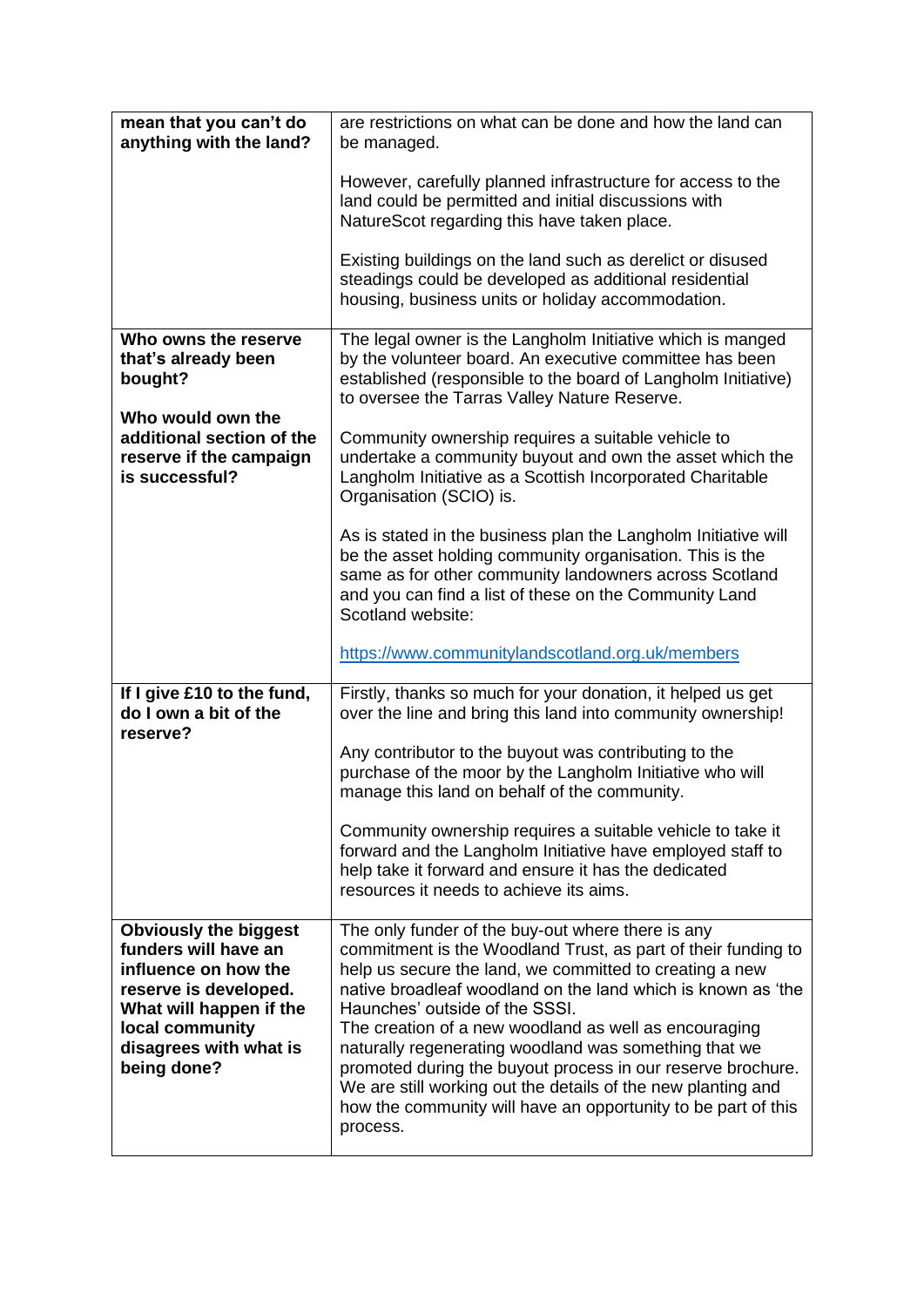|                                                                                                              | Asides from funding, we are also the owner of a SSSI and<br>SPA, there are obligations from a regulatory side of things<br>through NatureScot with regard to management for these two<br>designations on the reserve. We are still working out what<br>they mean for us in practise as we develop the reserve.<br>How we make decisions regarding the land and the approach<br>we take will be set out in the management plan which we'll<br>be developing with the community.                                                     |
|--------------------------------------------------------------------------------------------------------------|------------------------------------------------------------------------------------------------------------------------------------------------------------------------------------------------------------------------------------------------------------------------------------------------------------------------------------------------------------------------------------------------------------------------------------------------------------------------------------------------------------------------------------|
|                                                                                                              | We have a fantastic foundation of clear objectives which<br>were developed with the community and partners during the<br>buy-out so our focus now is to put more detail on these -<br>everything from how we facilitate large ecosystem recovery<br>to sustainable and responsible eco-tourism.                                                                                                                                                                                                                                    |
|                                                                                                              | There were no onerous conditions attached the funding for<br>the purchase. The community, through the voluntary<br>community board of the Langholm Initiative have the decision<br>making power over the land.                                                                                                                                                                                                                                                                                                                     |
| Why is this section of<br>land cheaper than the<br>other section even<br>though they are similar<br>in size? | The difference is just down to what's on the land to make the<br>prices different.<br>The first stage buy out area contained 6 properties, a<br>substantial area of commercial forestry, area near town<br>offered further sustainable development opportunities which<br>resulted in an agreed purchase price of £3.8m.<br>The second stage area of land is different to the first, its<br>predominantly upland/moorland with 3 properties meaning<br>the price is lower. Our fundraising goal is £2.2M to purchase<br>this land. |
|                                                                                                              | We're really excited about the opportunities that it will bring in<br>doubling our reserve.                                                                                                                                                                                                                                                                                                                                                                                                                                        |

## **Archived FAQ's – October 2020**

For interest, these older FAQ's have been left within this document to answer any historical context from Langholm's first stage community buy out.

## **Q1. How was the valuation reached for the land and the buildings Langholm Initiative are attempting to purchase reached?**

A1. In order to apply to the Scottish Land Fund (SLF) an applicant is required to provide an open market (or Red Book) valuation of all assets associated with the prospective purchase. This must be done by a Royal Institute of Chartered Surveyors (RICS) registered surveyor. This is a joint process by the Landowner and the community organisation, in this case the Langholm Initiative and takes several months.

## **Q2. £6.4m seems high for moorland?**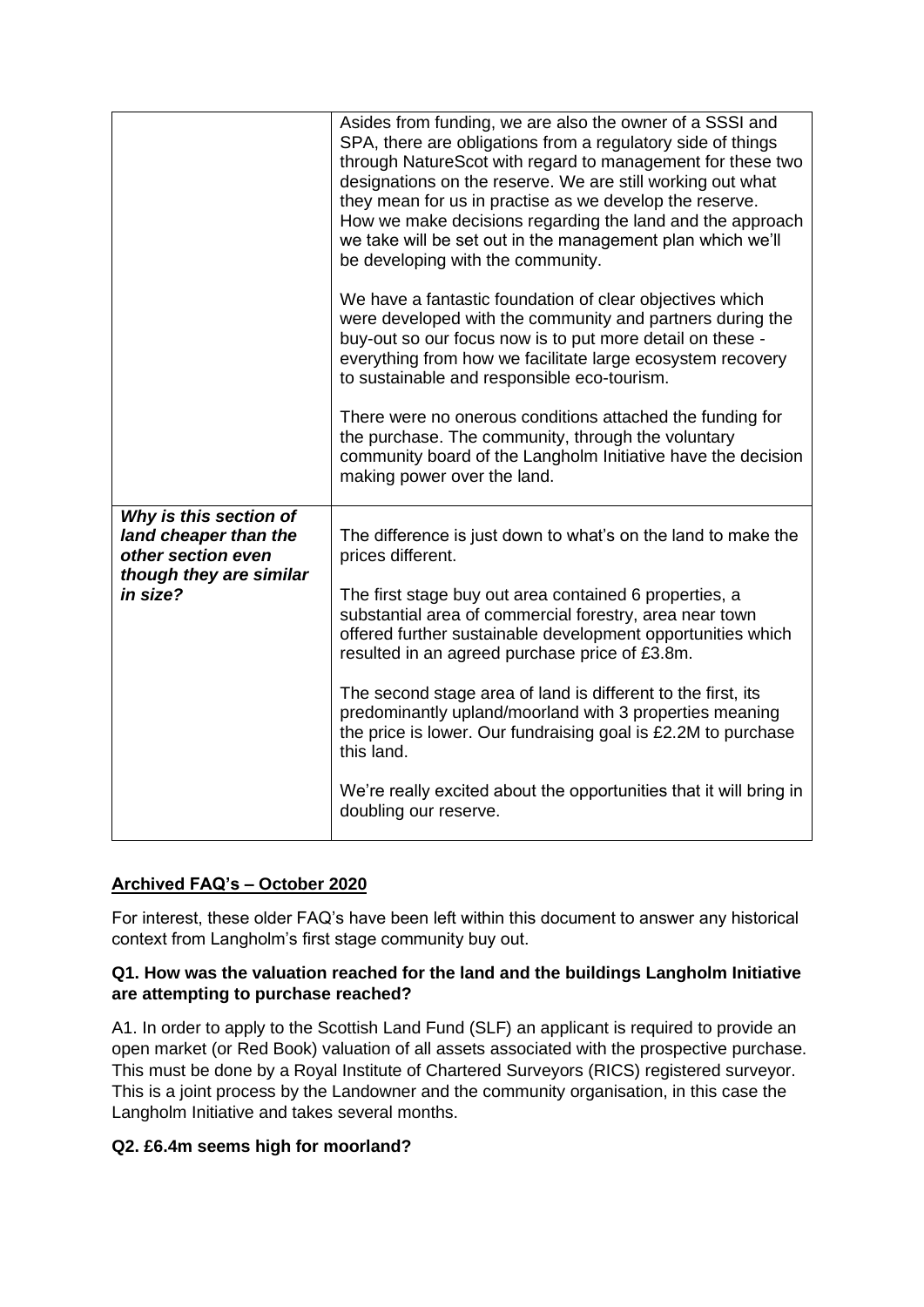A1. There are a couple of parts to this answer. Firstly, as is stated in the document "Creating the Tarras Valley Nature reserve" the LI have agreed two options with the landowner (please see the map below). The assets of the preferred option (10,500 acres) which includes land and buildings are valued at just over £6m. The amount we are trying to raise also includes all transaction fees, livestock purchase, legal fees and some working capital to kick start projects.

A smaller option of just over 5000 acres which removes the most northern end of the moor and Cooms Farm is valued at just over £4m.

Moorland (SSSI will be discussed in a separate answer) makes up only part of the purchase area. Other land located to the South and East of the proposed purchase area has a much higher value due to the potential it has for commercial woodland. However a commercial wood is not what Langholm Initiative proposes to do with the land, however it has a significant impact on the open market value of the land.

Other assets which contribute to the valuation include 9 residential properties with associated outbuildings, existing commercial plantations (Tarrasfoot, Tarras Valley and Cooms,), broadleaf amenity woodland at Broomholmshiels (Longwood), Regenerated woodland at Tarrasfoot, the rights associated with the land (mineral, sporting, wayleaves, airspace), existing agri-environmental agreements and basic payment scheme.

## **Q4. What if the community does not buy the land? Who is likely to purchase the land?**

A1. Buccleuch Estates announced the decision to sell The Tarras Water and Holm Hill estate in May 2019. This was done prior to the LI's involvement and the land to be sold contributes to a portfolio with a variety of revenue streams (as noted in answer to Q2.) This could be attractive to a number of different purchasers. For the time being the LI have exclusive access to the agreed sale area and as such no other organisation/company have been allowed to discuss the sale with the landowner.

If the community are not able to secure the agreed assets, the most likely outcome would be for the land to be sold to private investment firms that represent commercial forestry. The properties may be sold individually, most likely as holiday/second homes and the farm at Cooms disposed of.

The purchase of land is seen as a secure investment, especially during times of economic difficulty. This is because land is a vital, finite resource holding and then increasing its value over time. There are also a number of financial incentives to holding land as an asset.

Although the SSSI is unlikely to be able to be planted with commercial conifer, investment companies acting on behalf of commercial forestry do also purchase land that cannot be planted as long as there is sufficient surrounding land that can. This is potentially one of the reasons that Buccleuch Estates have put together the portfolio the way it is.

## **Q5. What is the implication for the SSSI if it was to be planted with commercial forestry on the surrounding land?**

A5. There is increasing concern in the South of Scotland regarding the impact of upland forestry design on sensitive sites. The likely outcome for the SSSI here that there could be an increased risk of predation on ground nesting birds and uncontrollable self-seeding of commercial plantation trees (Sitka spruce as an example).

There is precedence for a SSSI to be degraded so badly by neighbouring activity that its protection is downgraded. This occurred in Aberdeenshire where planning for a golf course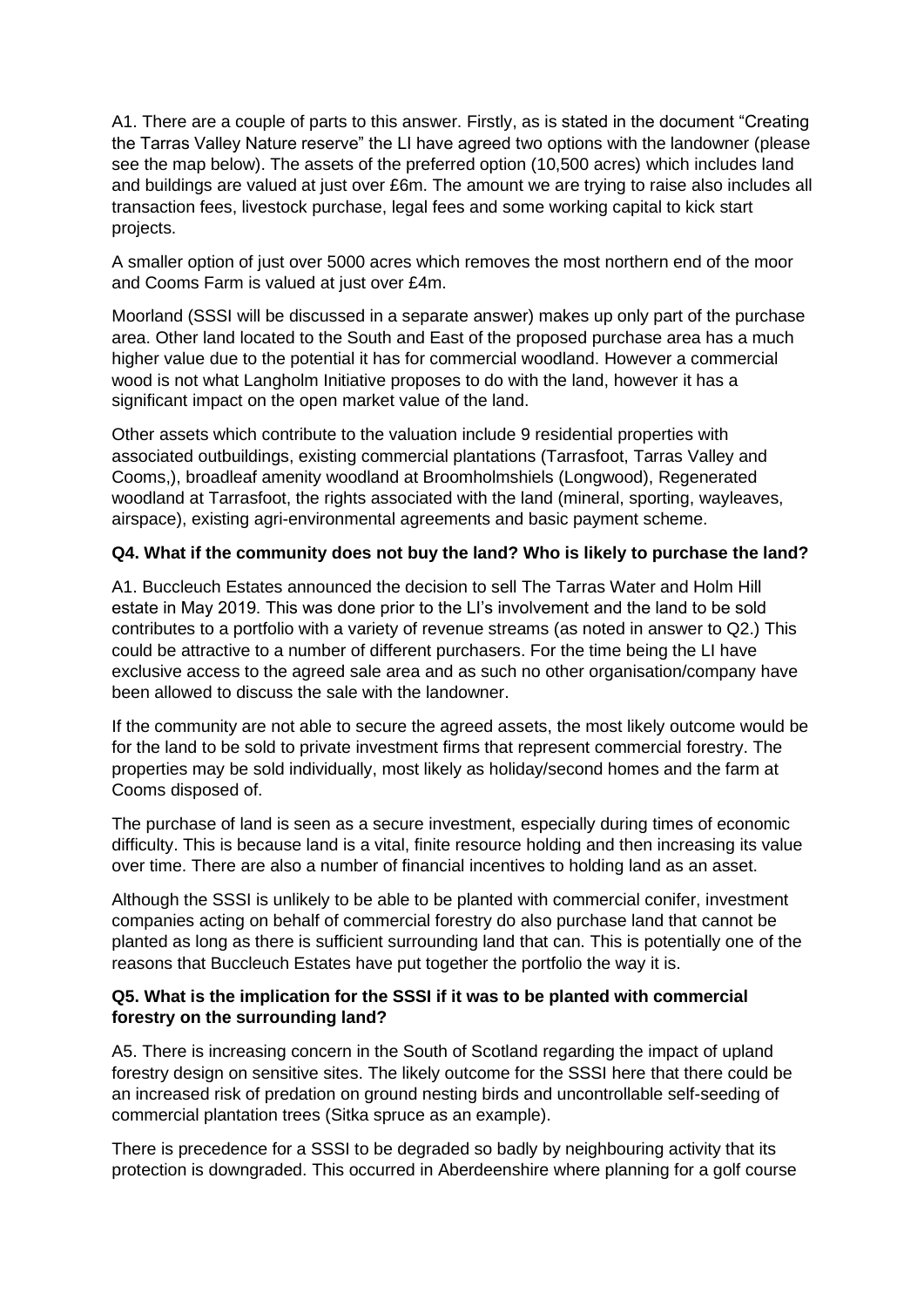was granted. It was seen as the perceived economic value outweighing the environmental value of the SSSI. Just 4 years later the site was so badly damage that the SSSI designation was removed.<https://www.bbc.co.uk/news/uk-scotland-48789620>

A number of local people have raised the concern of what will happen to both the wildlife they feel is important and the Common Moss on the SSSI area. These concerns are addressed by creating a nature reserve where the management of this land will be to increase biodiversity and combat climate change. The Common Moss itself can be kept clear of Sitka Spruce saplings which are already starting to regenerate.

## **Q7. Is there community support for the LI's plans?**

A7. There has been significant local support demonstrated for the plans put forward by the LI. Letters of support for the purchase that were submitted as part of the SLF application came from the following local organisations:

- 1. Langholm Common Riding Committee
- 2. Langholm Academy Cluster
- 3. The Langholm Alliance
- 4. Xcel Youth Project
- 5. Outpost Arts
- 6. MTAF
- 7. Langholm Probus Club
- 8. Langholm Digs For Victory
- 9. Langholm Playcare Ltd
- 10. Langholm Archive Group
- 11. Langholm & District Art Club
- 12. Langholm Day Centre
- 13. Langholm Chilli Club
- 14. Eskdale and Liddesdale Archaeological Society
- 15. The Church of Scotland Parish of Langholm, Eskdalemuir, Ewes and Westerkirk
- 16. Langholm, Ewes and Westerkirk Community Council
- 17. Canonbie Primary School
- 18. Langholm Academy Eco-group
- 19. Oliver Mundell MSP
- 20. Joan McAlpine MSP
- 21. Colin Smyth MSP

833 individuals that reside in postcodes DG13 and DG14 signed a petition supporting the LI in its investigation on community ownership.

The LI membership has increased from approx. 90 total members at the start of the project to 367 full members, 202 associate members and 11 junior members.

A number of local people have contributed to the crowdfunding either through the online page or directly to the LI. Some people who have contributed have opted to do this anonymously.

(Letters of support for the LI plans were also provided by regional and national organisations including: John Muir Trust, RSPB Scotland, Borders Forest Trust, Scottish Natural Heritage, Woodland Trust, Dumfries and Galloway Small Communities Housing Trust, SURF (Scotland's Regeneration Forum), Community Land Scotland, Development Trust Association Scotland (DTAS) and Third Sector Dumfries and Galloway).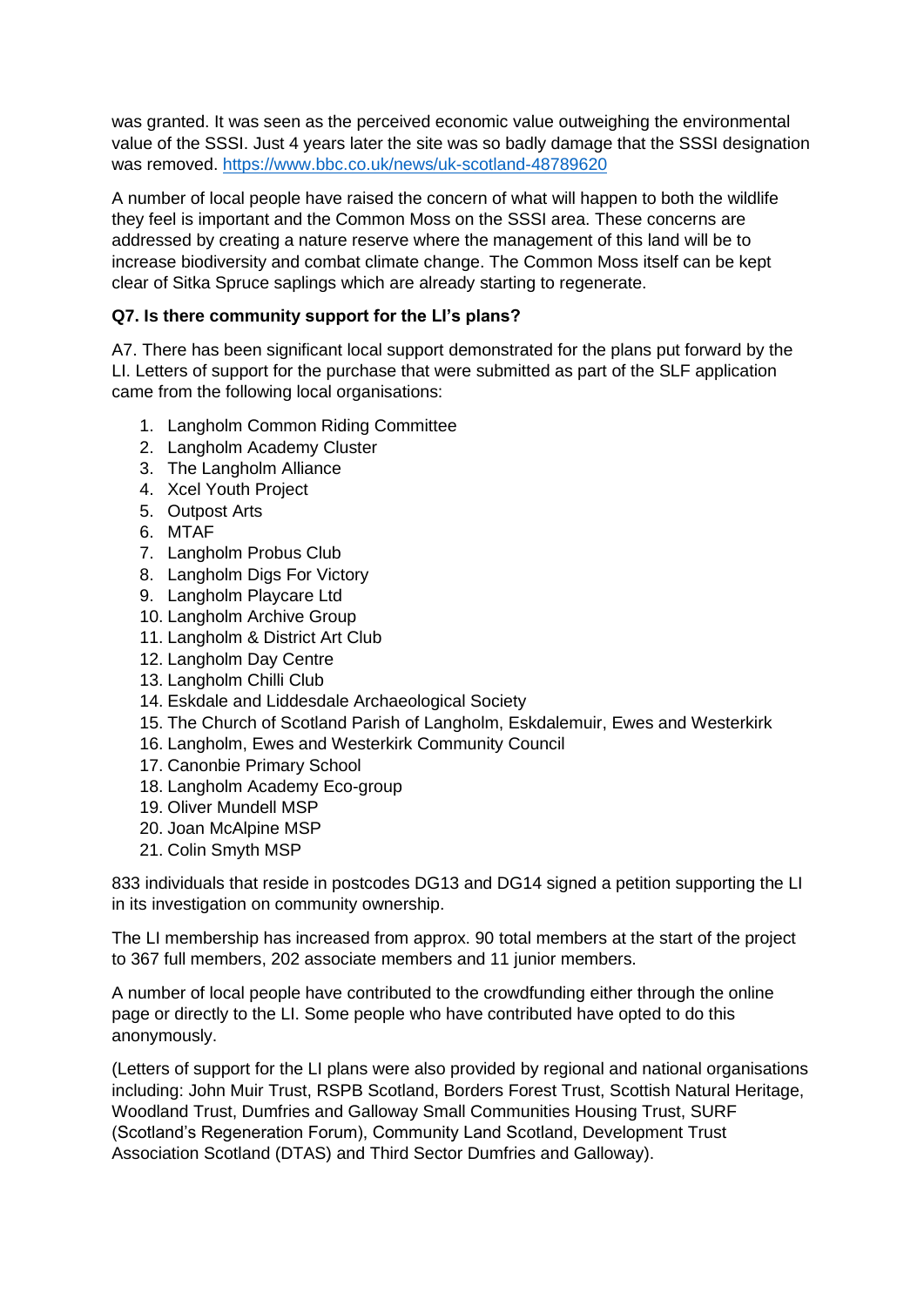#### **Q8. Buccleuch Estates should give the assets to the community or lower the price.**

A8. The statement below was publicly released by Buccleuch Estates on 25<sup>th</sup> June 2020.

"The valuation of the moor has been jointly agreed by the Langholm Initiative and Buccleuch and was set by following a professional process conducted by RICS surveyors. Langholm Moor has been the subject of very significant investment from Buccleuch over many years. The area being purchased includes houses, woodland and tracks. We are a rural business and any sale of any property goes to reinvesting in other projects which create jobs and helps the rural economy. It is equitable that any purchase is transacted following a professional RICS valuation process – a process that has already led to an agreed price between the two parties and will not be deviated from."

The Langholm Initiative understands the difficulty surrounding the historic ownership of certain areas of land or assets associated with the potential community buyout. The working group that have undertaken most of the work on behalf of the LI was not set up to challenge the historic ownership. It was set up to try and use the current available mechanisms to bring land and assets under community ownership so that we might provide more control and a better future for the town and our children.

#### **Business Plan Questions**

#### **A Vision for the Future**

**Q1.** You state that "Langholm Initiative has a track record of delivering successful projects…" Where is the evidence to substantiate this statement?

**A1.** The Langholm Initiative has been delivering community projects for over 25 years. Its success is evidenced by its continual ability to attract funding for its projects, its extensive networks with partners and its reputation. The LI also gets repeat funding from organisations which are confident that we always deliver. They monitor the projects closely and recognise high quality of delivery. The LI has also received a number of awards over the years for both its personnel and its projects.

Examples of our projects include: The Moorland Education project, Making the most of the moorlands (both were given LEADER Dumfries and Galloway Awards), the Wild Eskdale project, Powerdown project funded by Community Energy Scotland, the Prehistoric Trail, Building a future for Eskdale – employability and enterprise, Richer Lives.

Until 2013 the Council core funded the organisation – LI supported local groups such as the Music and Arts festival – which was probably the forerunner of the Buccleuch Centre - the Bonnie Langholm group for environmental improvements round the town, the tourist information service after Visit Scotland pulled out of the town – there were over 2000 visits to the Welcome to Langholm office last year, the Langholm Walks group – supported the development of 14 waymark walks, assisted in the setting up of the Muckle Toon Adventure Festival and acted as its main address. The 250<sup>th</sup> anniversary of Thomas Telford project inn 2007.

We currently work with parts of the council such as the Developing the Young Workforce and are a key local partner for them. LI acts as a job coach and the Annan job centre refers people to the LI regularly. LI had a contract with Business Gateway for 8 years.

LI is recognised by the Development Trusts Association for Scotland as an anchor organisation and in that capacity was asked to bid for funding in 2020 for local groups delivering services related to Covid – it secured £34,000 for groups in the town including for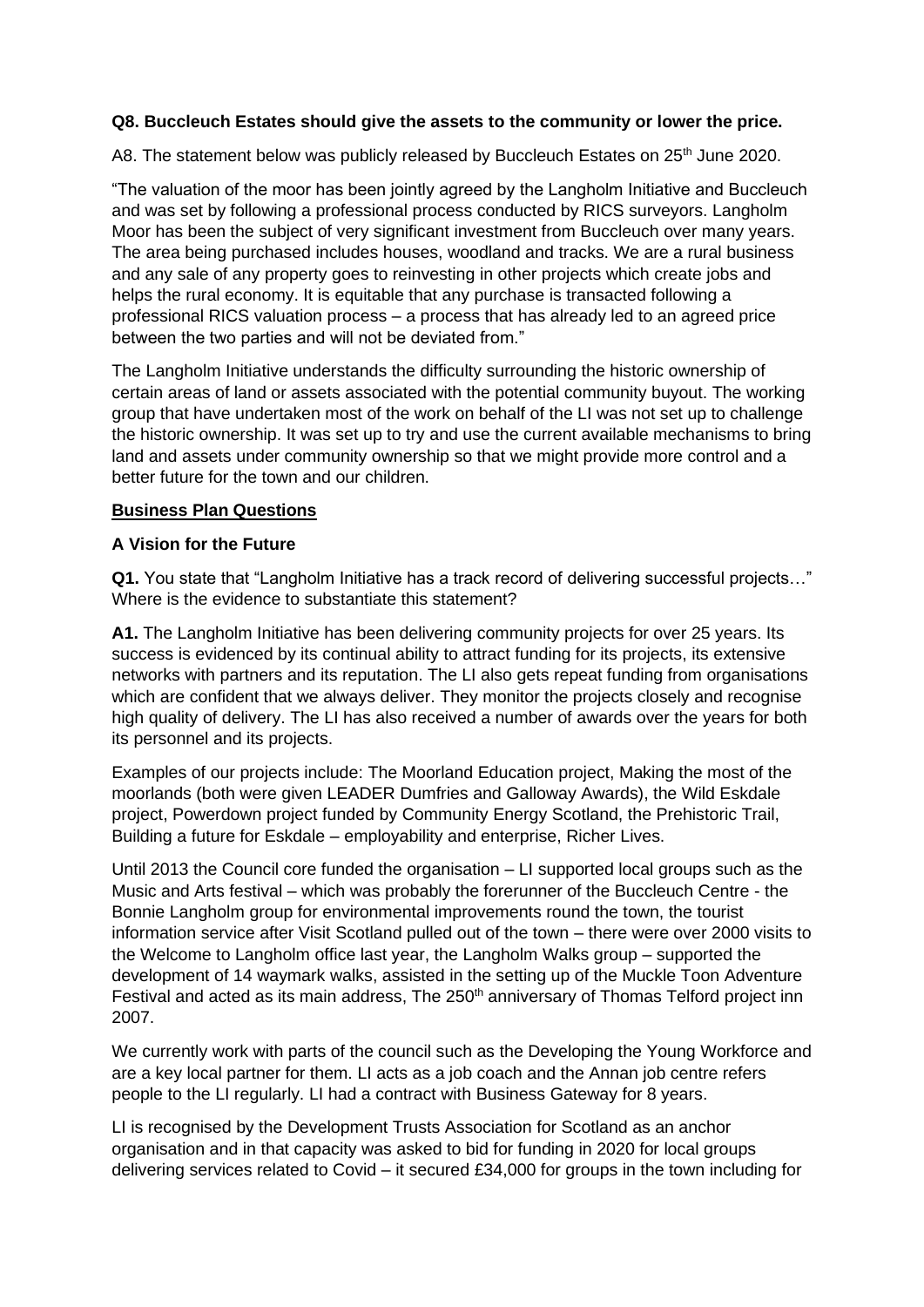the Langholm Day Centre for Older People which has been delivering meals on wheels to older people since March.

**Q2.** You then go on to say under the same bullet point "....Langholm Initiative has significant existing capacity". What does this mean? Does it mean that redundant LI staff with skills in tourism, community development and nature guiding can or will be redeployed as land and property managers under the new scheme?

**A2**. Taken in the context of community buyouts it means that it is not always the case that communities are fortunate enough to have existing organisations let alone organisations with full-time staff. The business plan states that it will be important for the LI to increase its capacity. The organisation has a large skills base both in its staff and in its board members, it has over 600 members and can draw on up to sixty volunteers, some of whom have considerable skills and experience to help it deliver its projects. The capacity of an organisation also relates to its networks and the Langholm Initiative has extensive networks with partner organisations both across the region, in the south of Scotland and in other parts of Scotland and the UK as a whole. It will strengthen and increase these in managing the land.

## **General Questions about the business plan and Langholm Initiative.**

**Q1.** The business plan is not "main-stream" and has a number of extremely high risk elements such as housing (restoration and building costs are estimated), Agriculture (equipment renewals not considered), Forestry (disease, Larch already under pressure), Business Units (uptake/occupancy unknown), Field Centre (no colleges or university have committed) and moorland management (volunteer labour from a "no volunteers" base level). If only one of these elements under-performed how would you meet your objectives and financial commitments?

**A1.** The business plan is an overarching document which is meant to be viewed as an illustration of how the development of the estate could be structured. It should be seen as a working document that is constantly being refined. Each different project within the estate will require its own business plan as its foundation post purchase. Individual projects will be undertaken as they are financially viable to do so.

The key financial indicator of the business plan is that the base case scenario (taking over the estate from day 1 and running as is) for both the larger purchase area and the smaller result in modest surplus. This is a very strong position to begin community ownership from. The South of Scotland Enterprise, Scottish Land Fund and other funders such as the John Muir Trust and other private trusts have recognised the strength of the business plan by committing funding to support the community buyout.

**Q2.** The plan describes a c£500,000 business loan from a bank to provide capital to build "new" "affordable" properties for sale or rent. This element is not part of the Community Buyout Scheme. Why have you included it in the Business Plan – is it because without it the plan doesn't work? If the answer is yes – why haven't the "community" had it explained to them?

**A2**. The plan does not include a £500,000 business loan to develop new affordable housing. It contains a total capital cost of £500,000 for the development of new affordable housing. That total has an assumed breakdown of 50% grant funding, 40% loan and 10% own funds. The level of grant funding is a conservative view and may well be higher than 50%.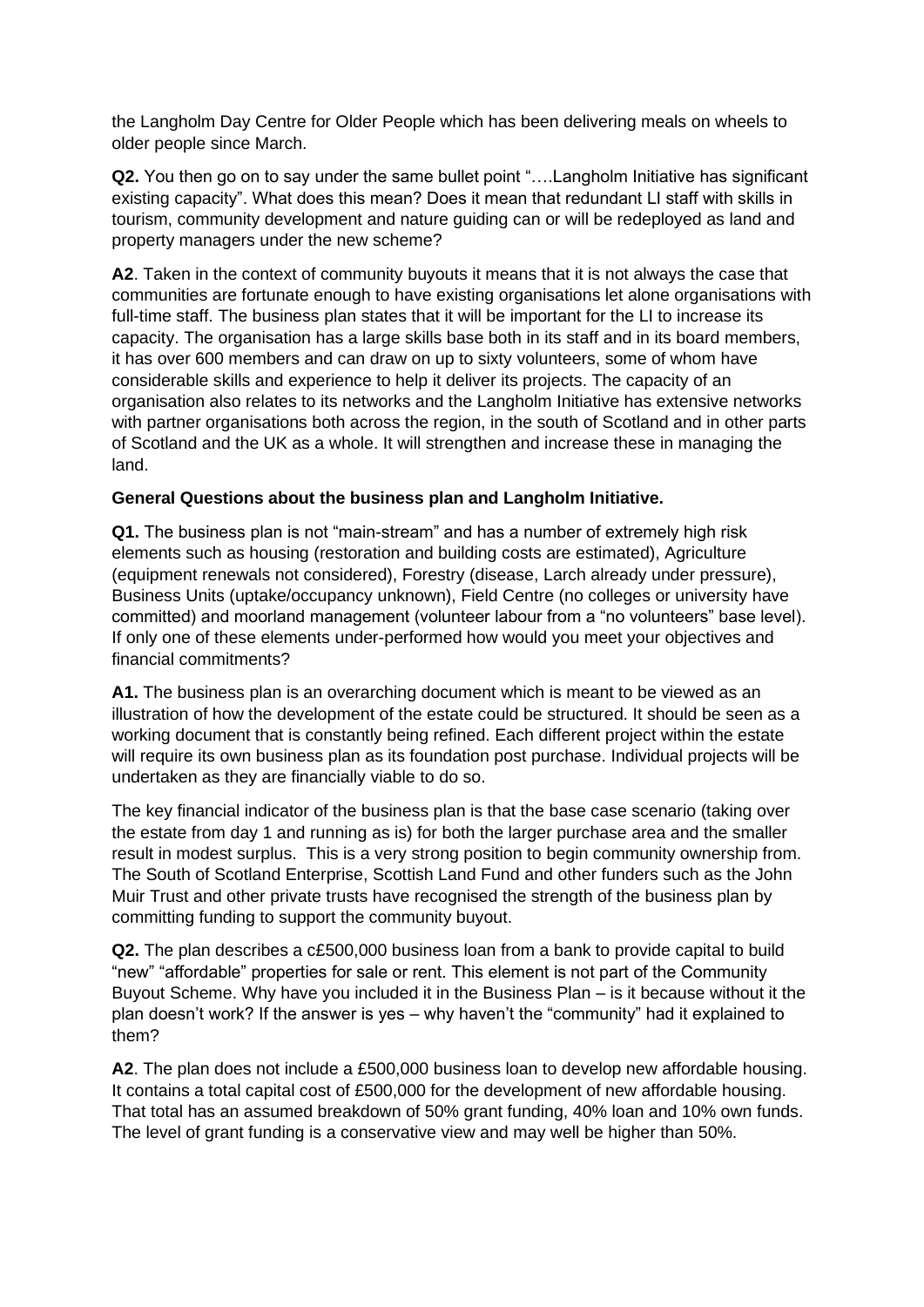The entire plan is the community buyout scheme and it is not dependant on new affordable house development. The provision of housing is not to shore up a weak business plan but the result of a sound business plan enabling surpluses to be reinvested in projects that benefit the community.

## **Community and Partner Representation**

**Q1.** Why are the sub-committees formed at the discretion of the LI board? Shouldn't they be agreed and embedded in the structure now?

**A1.** The structure in the first instance to complete the purchase of the assets and then protect the LI from trading activity is to set up 1 or more trading subsidiaries. As the business plan indicates, post purchase a number of additional business plans for specific activities are required. It is likely that for a number of these activities steering groups would be beneficial. As these activity specific plans are developed the LI board would seek to form these groups to assist in the development and delivery of the plans. The LI is likely to draw on both local expertise and the expertise offered from regional and national partners.

**Q2.** Why is the reporting channel back to the board via the Lead Officer and not via the chairman of the sub-committee (if sub-committees are formed)?

The structure does not allow full transparency and community and partner interaction with the board.

**A2.** The management structure figure this questions refers to is intended to be illustrative of the necessity of having a trading subsidiary to protect the asset holding charity. The staff are placed next on this structure to show that they will be responsible for the day to day running of the estate. The final layer is to illustrate the likely activities that will be part of the day to day running of the estate. This final layer is not the working/steering groups but the activities. What the business plan is acknowledging is that to increase the capacity of the organisation steering/working groups for the specific activities could be beneficial and formed. In our indicative structure we are following a model that works elsewhere – a lead 'land manager' is the person who is responsible for overseeing and co-ordinating the work and reporting to the **Board** 

## **Cost of House renovations**

**Q1.** Clearly a Housing survey has not been done to inform the Business Plan and the estimated figures are extremely coarse and could have **Major errors**, do you agree that the renovation budget could exceed your highest figures and could realistically snuff-out your 20-year operating profits?

**A1**. As part of the valuation of the estate a Report on Condition was carried out by experienced Land Agents Davidson & Robertson. They conclude that the properties are generally well maintained. The figures in the business plan are for illustrative purposes to provide an overview of how the estate could be run. As is highlighted in the various "Action" tables specific business plans for specific projects will be undertaken. This will allow the community to decide when and if specific projects are undertaken.

**Q2.** The sale of one or two properties is "fixed asset stripping", how can you receive a grant/s to purchase properties and then sell them under the fiscal rules and covenants of public funding?

**A2.** No it is not asset stripping as the capital from the potential sale would be invested back into the estate in order to improve other assets and possibly increase the value of them.